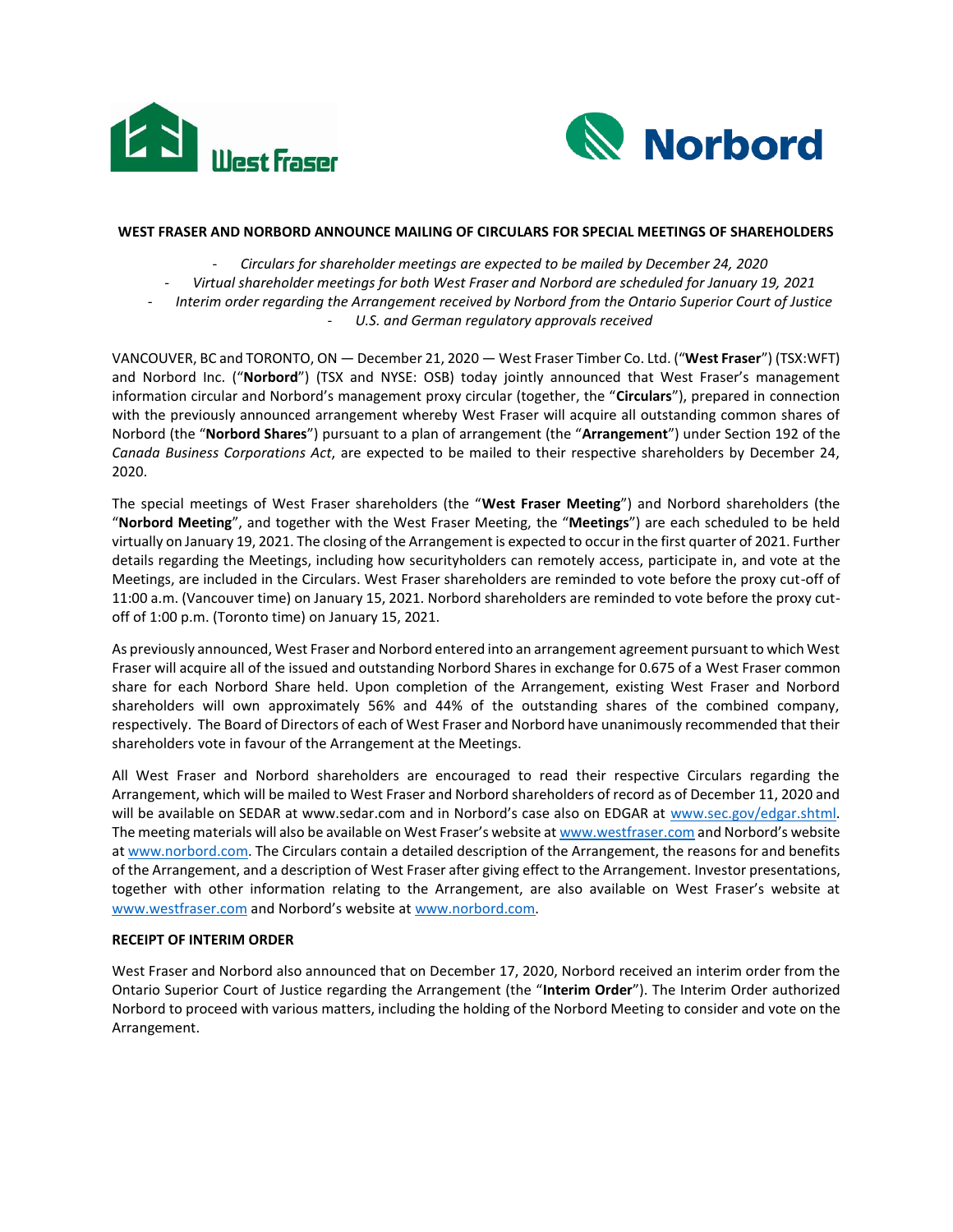#### - 2 -

#### **REGULATORY APPROVAL UPDATE**

West Fraser and Norbord also announced that on December 18, 2020, the U.S. Federal Trade Commission granted early termination of the waiting period under the *Hart-Scott-Rodino Antitrust Improvements Act of 1976* (the "**HSR Act**") with respect to the Arrangement and on December 21, 2020, the German federal cartel office (the German Bundeskartellamt) granted clearance with respect to the Arrangement under German merger control law.

The termination of the waiting period under the HSR Act and the clearance under German merger control law each satisfy a condition to the closing of the Arrangement, which remains subject to other customary closing conditions, including approvals by shareholders of both companies at the Meetings and approval under the *Competition Act* (Canada).

### **WEST FRASER MEETING**

The virtual West Fraser Meeting is scheduled for 11:00 a.m. (Vancouver time) / 2:00 p.m (Toronto time) on January 19, 2021. At the West Fraser Meeting, West Fraser shareholders will be asked to consider and vote on an ordinary resolution authorizing the issuance by West Fraser of such number of West Fraser common shares (the "**West Fraser Shares**") as is required for West Fraser to acquire 100% of the issued and outstanding Norbord Shares. Based on the number of outstanding Norbord Shares as of December 15, 2020, West Fraser expects to issue an estimated 54,480,178 West Fraser Shares as consideration under the Arrangement, on a non-diluted basis.

#### **NORBORD MEETING**

The virtual Norbord Meeting is scheduled for 10:00 a.m. (Vancouver time) / 1:00 p.m (Toronto time) on January 19, 2021. At the Norbord Meeting, Norbord shareholders will be asked to consider and vote on a resolution approving the Arrangement.

#### **FOR MORE INFORMATION**

West Fraser investors: Chris Virostek, Vice-President, Finance and Chief Financial Officer (604) 895-2700

West Fraser media: Tara Knight, Communications (604) 895-2773

Norbord investors: Robert B. Winslow, CFA, Vice President, Investor Relations & Corporate Development (416) 777-4426 investors@norbord.com

Norbord media: Heather Colpitts, Director, Corporate Affairs (416) 643-8838 investors@norbord.com

#### **WEST FRASER PROFILE**

West Fraser is a diversified wood products company producing lumber, LVL, MDF, plywood, pulp, newsprint, wood chips, other residuals, and energy with facilities in western Canada and the southern United States. West Fraser Shares trade on the Toronto Stock Exchange under the symbol: "WFT".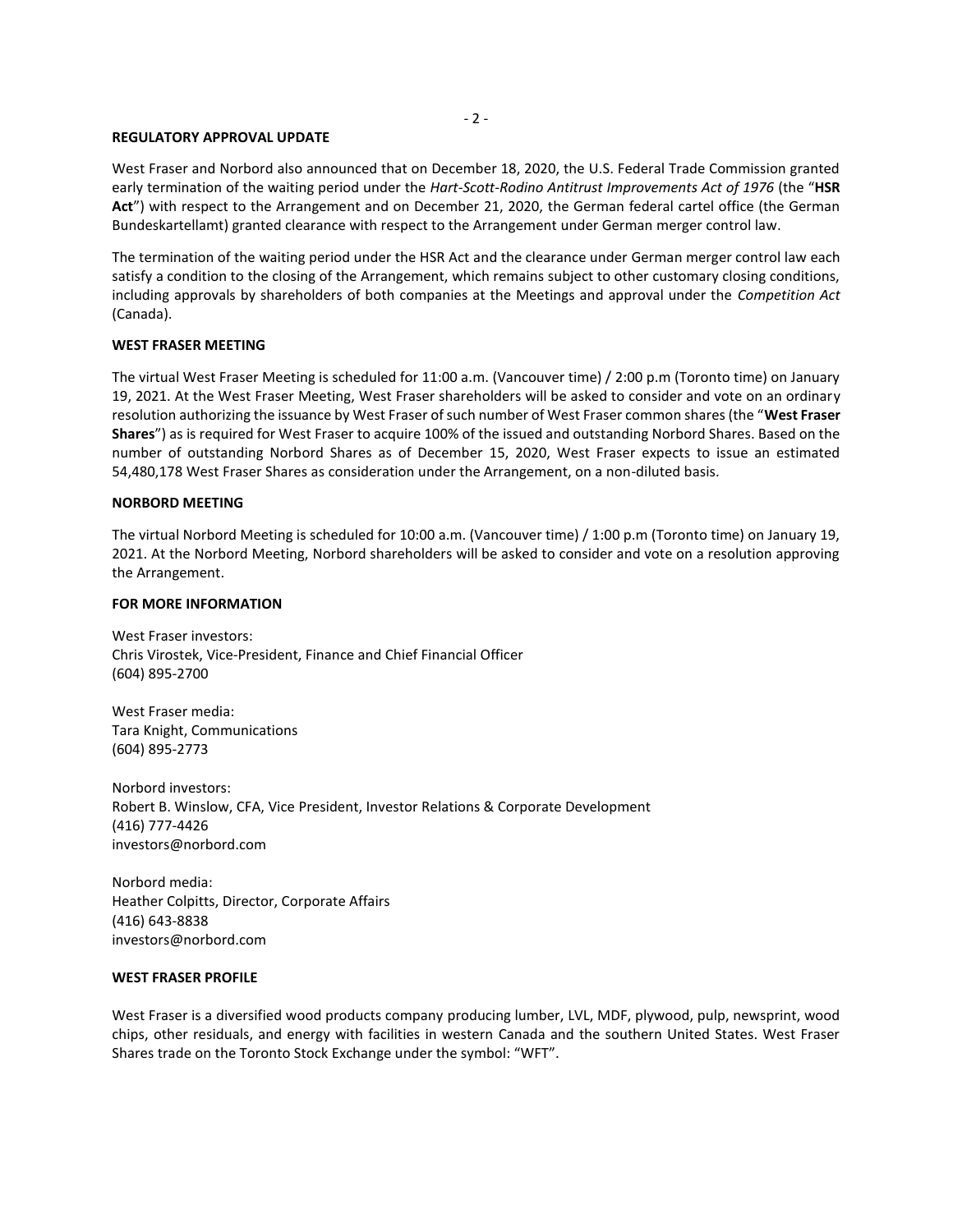# **NORBORD PROFILE**

Norbord Inc. is a leading global manufacturer of wood-based panels and the world's largest producer of oriented strand board (OSB). In addition to OSB, Norbord manufactures particleboard, medium density fibreboard and related value-added products. Norbord has assets of approximately \$2.1 billion and employs approximately 2,400 people at 17 plant locations (15 operating) in the United States, Canada and Europe. Norbord is a publicly traded company listed on the Toronto Stock Exchange and the New York Stock Exchange under the symbol "OSB".

# **CAUTIONARY NOTE REGARDING FORWARD-LOOKING STATEMENTS AND INFORMATION**

Certain of the statements and information in this news release constitute "forward-looking information" within the meaning of applicable Canadian securities laws. All statements, other than statements of historical fact, are forwardlooking statements or information. Forward-looking statements or information in this news release relate to, among other things:

- the anticipated completion of mailing of the Circulars and the timing for such completion;
- the anticipated completion of the Arrangement and timing for such completion; and
- the estimated number of West Fraser Shares to be issued as consideration under the Arrangement.

These forward-looking statements and information reflect West Fraser's and Norbord's current views with respect to future events and are necessarily based upon a number of assumptions that, while considered reasonable by West Fraser and Norbord, are inherently subject to significant operational, business, economic and regulatory uncertainties and contingencies. West Fraser and Norbord caution readers that forward-looking statements and information involve known and unknown risks, uncertainties and other factors that may cause actual results and developments to differ materially from those expressed or implied by such forward-looking statements or information contained in this news release and West Fraser and Norbord have made assumptions and estimates based on or related to many of these factors. Among the key factors that could cause actual results to differ materially from those projected in the forward-looking information are the following:

- the ability of third-parties to complete the delivery and mailing of the Circulars;
- the ability to consummate the Arrangement;
- the ability to obtain requisite regulatory and shareholder approvals;
- the satisfaction of other conditions to the consummation of the Arrangement;
- the potential impact of the announcement or consummation of the Arrangement on relationships, including with regulatory bodies, employees, suppliers, customers and competitors; and
- changes in general economic, business and political conditions, including changes in the financial markets.

Certain of these factors are identified under the captions "Risk Factors Relating to the Arrangement and West Fraser" in the West Fraser Circular and "Risks Relating to the Arrangement and the Combined Company" in the Norbord Circular, and in West Fraser's and Norbord's most recent Annual Information Forms filed with Canadian securities regulatory authorities. See also the cautionary statements contained in the "Forward-Looking Statements" sections of the Circulars, West Fraser's 2019 Management's Discussion and Analysis ("**MD&A**") dated February 11, 2020 and Q3 2020 MD&A dated October 26, 2020 and Norbord's 2019 MD&A dated February 4, 2020 and Q3 2020 MD&A dated November 4, 2020. Although West Fraser and Norbord have attempted to identify important factors that could cause actual results to differ materially, there may be other factors that cause results not to be as anticipated, estimated, described or intended. Investors are cautioned against undue reliance on forward-looking statements or information. Forward-looking statements and information are designed to help readers understand management's current views of the company's near and longer term prospects and may not be appropriate for other purposes. West Fraser and Norbord do not intend, nor do they assume any obligation, to update or revise forward-looking statements or information, whether as a result of new information, changes in assumptions, future events or otherwise, except to the extent required by applicable law.